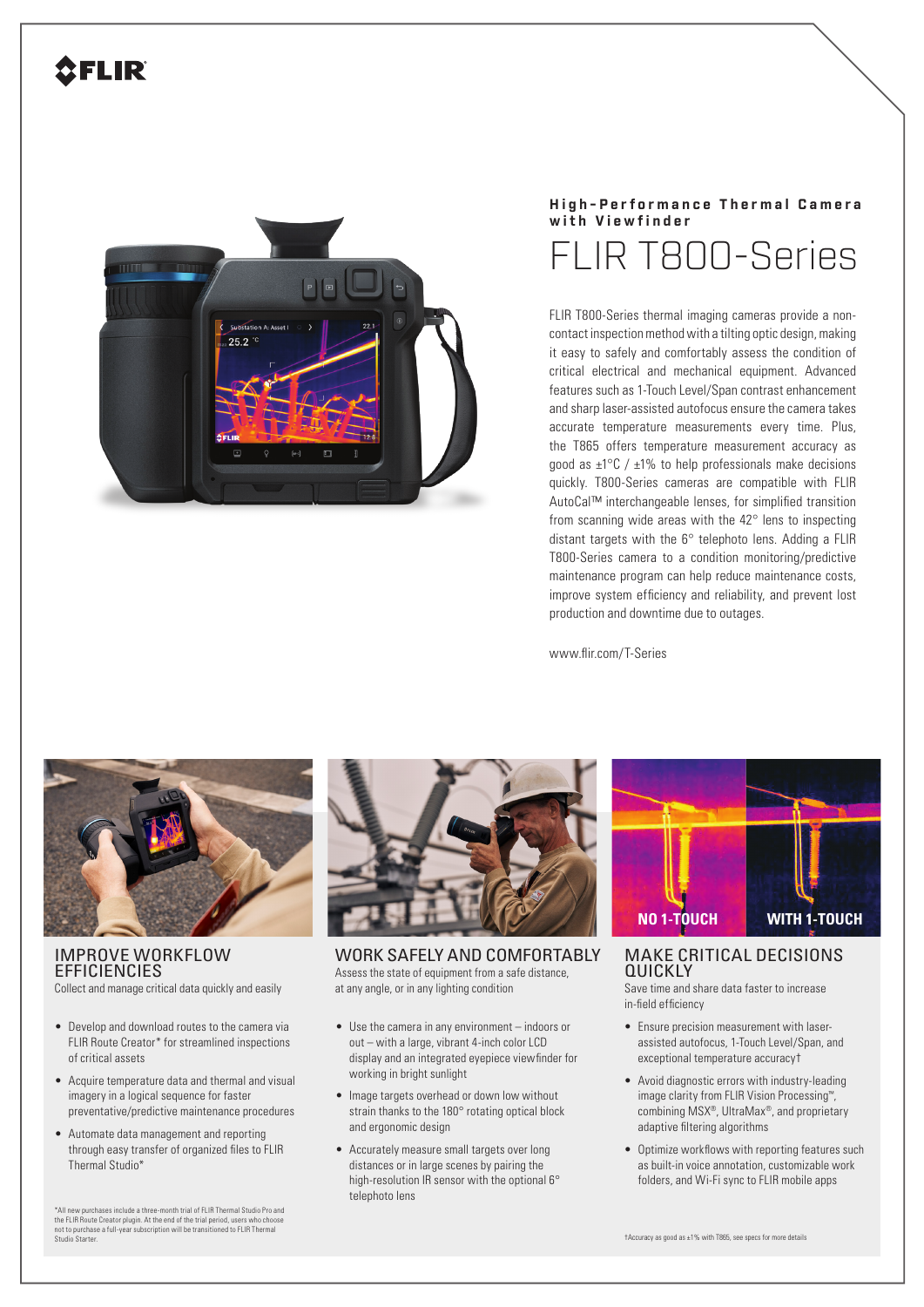## **SPECIFICATIONS**

| Imaging and Optical<br>Data         | T840                                                                                                                                | T865                                                                                                                                                                                                                                                                                                 |
|-------------------------------------|-------------------------------------------------------------------------------------------------------------------------------------|------------------------------------------------------------------------------------------------------------------------------------------------------------------------------------------------------------------------------------------------------------------------------------------------------|
| <b>IR Resolution</b>                | 464 × 348 (161,472 pixels,<br>645,888 with UltraMax®)                                                                               | 640 × 480 (307,200 pixels,<br>1,228,800 with UltraMax®)                                                                                                                                                                                                                                              |
| Detector Pitch                      | $17 \mu m$                                                                                                                          | $12 \mu m$                                                                                                                                                                                                                                                                                           |
| Object Temperature<br>Range         | -20°C to 120°C (-4°F to 248°F);<br>0°C to 650° (32°F to 1202°F);<br>300°C to 1500°C (572°F to 2732°F)                               | -40°C to 120°C (-40°F to 248°F):<br>0°C to 650°C (32°F to 1202°F);<br>300°C to 2000°C (572°F to 3632°F)                                                                                                                                                                                              |
| Digital Zoom                        | 1-6x continuous                                                                                                                     | $1-8 \times$ continuous                                                                                                                                                                                                                                                                              |
| Macro Mode (24° lens<br>option)     | 71 µm min. focus distance                                                                                                           | 50 µm min. focus distance                                                                                                                                                                                                                                                                            |
| Spotmeter and Area                  | 3 each in live mode                                                                                                                 | 10 and 5 in live mode                                                                                                                                                                                                                                                                                |
| Accuracy                            | ±2°C (±3.6°F): -20°C to 100°C<br>(-4°F to 212°F),<br>±2%: 100°C to 650°C (212°F to<br>1202°F), 300°C to 1500°C (572°F<br>to 2732°F) | ±1°C (±1.8°F): 5°C to 100°C (41°F<br>to 212°F)<br>±1%: 100°F to 120°C (212°F to 248°F)<br>±2°C (±3.6°F): -40°C to 100°C (-40°F<br>to $212^{\circ}F$ )<br>±2%: 100°C to 650°C (212°F to<br>1202°F), 300°C to 2000°C (572°F to<br>3632°F)<br>±3%: 1800°C to 2000°C (3272°F to<br>3632°F) with 42° lens |
| Detector Data                       |                                                                                                                                     |                                                                                                                                                                                                                                                                                                      |
| Detector Type and Pitch             | Uncooled microbolometer                                                                                                             |                                                                                                                                                                                                                                                                                                      |
| Thermal Sensitivity/<br><b>NFTD</b> | <30 mK @ 30°C (42° lens)                                                                                                            |                                                                                                                                                                                                                                                                                                      |
| Spectral Range                      | 7.5 to 14.0 µm                                                                                                                      |                                                                                                                                                                                                                                                                                                      |
| Image Frequency                     | 30 Hz                                                                                                                               |                                                                                                                                                                                                                                                                                                      |
| Lens Identification                 | Automatic                                                                                                                           |                                                                                                                                                                                                                                                                                                      |
| F-number                            | f/1.1 (42° lens), f/1.3 (24° lens), f/1.5 (14° lens), f/1.35 (6° lens)                                                              |                                                                                                                                                                                                                                                                                                      |
| Focus                               | Continuous with laser distance meter (LDM), One-shot LDM,<br>One-shot contrast, manual                                              |                                                                                                                                                                                                                                                                                                      |
| Minimum Focus<br>Distance           | 42° lens: 0.15 m/0.49 ft, 24° lens: 0.15 m/0.49 ft, 14° lens: 1.0 m/3.28 ft,<br>6° lens: 5.0 m/16.4 ft                              |                                                                                                                                                                                                                                                                                                      |
| Programmable Buttons                | $\mathfrak{p}$                                                                                                                      |                                                                                                                                                                                                                                                                                                      |
| <b>Image Presentation</b>           |                                                                                                                                     |                                                                                                                                                                                                                                                                                                      |
| Display                             | 4-inch, $640 \times 480$ pixel touchscreen LCD with auto-rotation                                                                   |                                                                                                                                                                                                                                                                                                      |
| Digital Camera                      | 5 MP with built-in LED photo/video lamp                                                                                             |                                                                                                                                                                                                                                                                                                      |
| <b>Color Palettes</b>               | Iron, Rainbow, Rainbow HC, White hot, Black hot, Arctic, Lava                                                                       |                                                                                                                                                                                                                                                                                                      |
| Image Modes                         | Infrared, visual, MSX®, Picture-in-picture                                                                                          |                                                                                                                                                                                                                                                                                                      |
| Picture-in-Picture                  | Resizable and movable                                                                                                               |                                                                                                                                                                                                                                                                                                      |
| UltraMax <sup>®</sup>               | Activated in menu and processed in FLIR reporting software                                                                          |                                                                                                                                                                                                                                                                                                      |
| <b>Measurement and Analysis</b>     |                                                                                                                                     |                                                                                                                                                                                                                                                                                                      |
| <b>Measurement Presets</b>          | No measurement, Center spot, Hot spot, Cold spot,<br>User Preset 1, User Preset 2                                                   |                                                                                                                                                                                                                                                                                                      |
| Laser Pointer                       | Yes                                                                                                                                 |                                                                                                                                                                                                                                                                                                      |
| Laser Distance Meter                | Yes; dedicated button, displays distance on-screen                                                                                  |                                                                                                                                                                                                                                                                                                      |
| On-screen Area<br>Measurement       | Yes; calculates area inside measurement box in m <sup>2</sup> or ft <sup>2</sup>                                                    |                                                                                                                                                                                                                                                                                                      |

| Annotations                                   |                                                                                                                                                                                                                                                                                                                                                                                                                      |  |  |
|-----------------------------------------------|----------------------------------------------------------------------------------------------------------------------------------------------------------------------------------------------------------------------------------------------------------------------------------------------------------------------------------------------------------------------------------------------------------------------|--|--|
| <b>FLIR Inspection Route</b>                  | Fnabled in the camera                                                                                                                                                                                                                                                                                                                                                                                                |  |  |
| Voice                                         | 60 sec. recording added to still images or video via built-in mic<br>(has speaker) or via Bluetooth®                                                                                                                                                                                                                                                                                                                 |  |  |
| Text                                          | Predefined list or touchscreen keyboard                                                                                                                                                                                                                                                                                                                                                                              |  |  |
| Image Sketch                                  | Infrared images only, from touchscreen                                                                                                                                                                                                                                                                                                                                                                               |  |  |
| <b>GPS</b>                                    | Automatic image tagging                                                                                                                                                                                                                                                                                                                                                                                              |  |  |
| <b>METERLINK®</b>                             | Yes; connects to METERLINK-enabled FLIR meters                                                                                                                                                                                                                                                                                                                                                                       |  |  |
| Image Storage                                 |                                                                                                                                                                                                                                                                                                                                                                                                                      |  |  |
| Storage Media                                 | Removable SD card                                                                                                                                                                                                                                                                                                                                                                                                    |  |  |
| Image File Format                             | Standard JPEG with measurement data included                                                                                                                                                                                                                                                                                                                                                                         |  |  |
| Time Lapse (Infrared)                         | 10 sec to 24 hrs                                                                                                                                                                                                                                                                                                                                                                                                     |  |  |
| Video Recording and Streaming                 |                                                                                                                                                                                                                                                                                                                                                                                                                      |  |  |
| Radiometric IR Video<br>Recording             | Real-time radiometric recording (.csq)                                                                                                                                                                                                                                                                                                                                                                               |  |  |
| Non-radiometric IR or<br>Visual Video         | H.264 to memory card                                                                                                                                                                                                                                                                                                                                                                                                 |  |  |
| Radiometric IR Video<br>Streaming             | Compressed, over UVC                                                                                                                                                                                                                                                                                                                                                                                                 |  |  |
| Non-radiometric IR Video<br>Streaming         | H.264, MPEG-4 over Wi-Fi; MJPEG over UVC or Wi-Fi                                                                                                                                                                                                                                                                                                                                                                    |  |  |
| <b>Communication Interfaces</b>               | USB 2.0, Bluetooth, Wi-Fi, DisplayPort                                                                                                                                                                                                                                                                                                                                                                               |  |  |
| Video Out                                     | DisplayPort                                                                                                                                                                                                                                                                                                                                                                                                          |  |  |
| <b>Additional Data</b>                        |                                                                                                                                                                                                                                                                                                                                                                                                                      |  |  |
| Languages                                     | 21                                                                                                                                                                                                                                                                                                                                                                                                                   |  |  |
| <b>Battery Type</b>                           | Li-ion battery, charged in camera or on separate charger                                                                                                                                                                                                                                                                                                                                                             |  |  |
| <b>Battery Operation</b>                      | Approximately 4 hours at 25°C (77°F)                                                                                                                                                                                                                                                                                                                                                                                 |  |  |
| <b>Operating Temperature</b><br>Range         | -15°C to 50°C (5°F to 122°F)                                                                                                                                                                                                                                                                                                                                                                                         |  |  |
| Shock/Vibration/<br>Encapsulation             | 25 g (IEC 60068-2-27) / 2 g (IEC 60068-2-6) / IP54                                                                                                                                                                                                                                                                                                                                                                   |  |  |
| Safety                                        | EN/UL/CSA/PSE 60950-1                                                                                                                                                                                                                                                                                                                                                                                                |  |  |
| Weight (including battery)                    | 1.4 kg (3.1 lb)                                                                                                                                                                                                                                                                                                                                                                                                      |  |  |
| Size ( $l \times w \times h$ , lens vertical) | $164.3 \times 201.3 \times 84.1$ mm $(6.5 \times 7.9 \times 3.3$ in)                                                                                                                                                                                                                                                                                                                                                 |  |  |
| <b>Box Contents</b>                           |                                                                                                                                                                                                                                                                                                                                                                                                                      |  |  |
| Package Contents                              | Infrared camera with lens, small viewfinder eyecup, 2 rechargeable<br>batteries, battery charger, hard transport case, lanyards, front<br>lens cap, power supplies, printed documentation, SD card (8 GB),<br>cables (USB 2.0 A to USB Type-C, USB Type-C to HDMI, USB Type-C<br>to USB Type-C), License card: FLIR Thermal Studio Pro (3-month<br>subscription) + FLIR Route Creator Plugin for Thermal Studio Pro* |  |  |

Specifications are subject to change without notice. For the most up-to-date specs, go to www.flir.com

CORPORATE HEADQUARTERS FLIR Systems, Inc. 1201 S. Joyce Street Suite C006 Arlington, VA 22202 USA<sup>T</sup> PH: +1 703.682.3400

FLIR Systems, Inc. 27700 SW Parkway Ave. Wilsonville, OR 97070 USA PH: +1 866.477.3687

LATIN AMERICA FLIR Systems Brasil Av. Antonio Bardella, 320 Sorocaba, SP 18085-852 Brasil PH: +55 15 3238 8070

CANADA

FLIR Systems, Ltd. 3430 South Service Road, Suite 103 Burlington, ON L7N 3J5 Canada PH: +1 800.613.0507

www.flir.com NASDAQ: FLIR

Equipment described herein is subject to US export<br>regulations and may require a license prior to export.<br>Diversion contrary to US law is prohibited. Imagery for<br>illustration purposes only. Specifications are subject to<br>ch rights reserved. Rev. 02/23/21

21-0041-INS-T840-T865-Datasheet-USL-A4



The World's Sixth Sense<sup>®</sup>